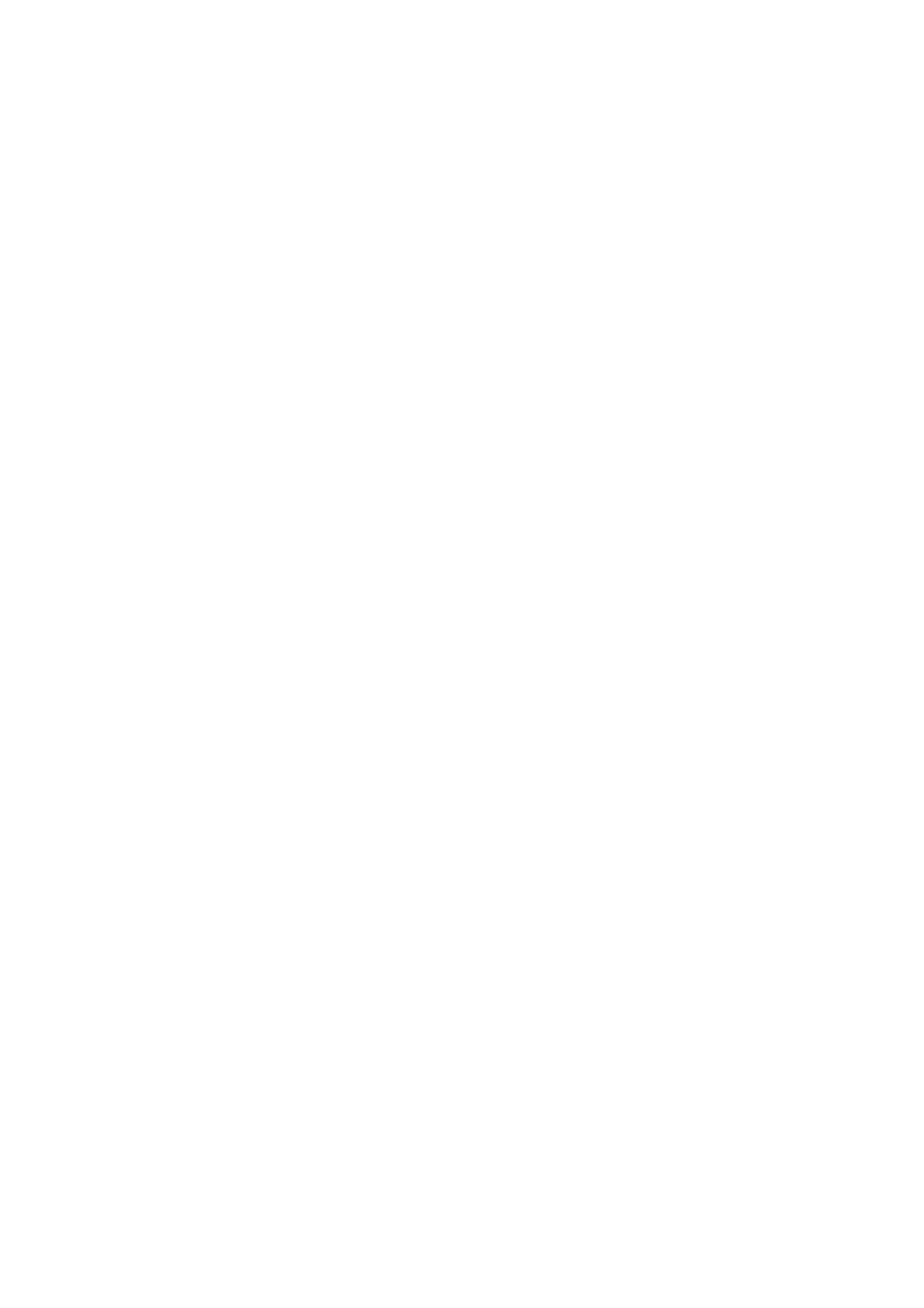Western Australia

# Credit (Regulation of Loan Contracts) Regulations 1993

### **Contents**

| 1. | Citation<br>Annual or acceptable rate of loan contracts |  |
|----|---------------------------------------------------------|--|
|    | <b>Notes</b>                                            |  |
|    | Compilation table                                       |  |

Published on www.legislation.wa.gov.au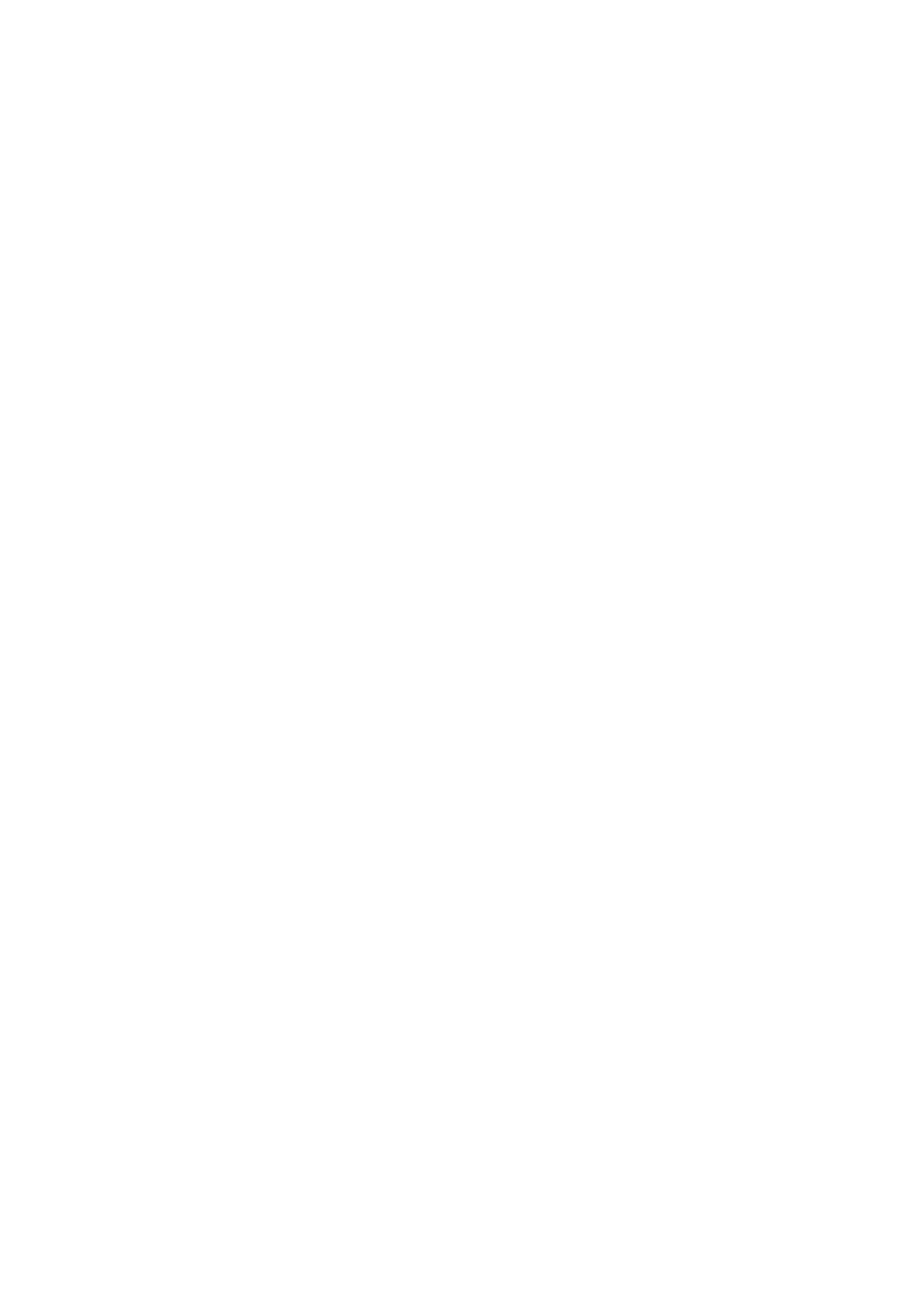Western Australia

Credit Act 1984

## Credit (Regulation of Loan Contracts) Regulations 1993

### 1. Citation

These regulations may be cited as the Credit (Regulation of Loan Contracts) Regulations  $1993<sup>1</sup>$ .

### 2. Annual or acceptable rate of loan contracts

 In the case of a loan contract made after 1 February 1993, for the purposes of section  $30(2)(b)$  and (c) of the Act the lesser rate prescribed shall be 8%.

As at 02 Apr 2004.